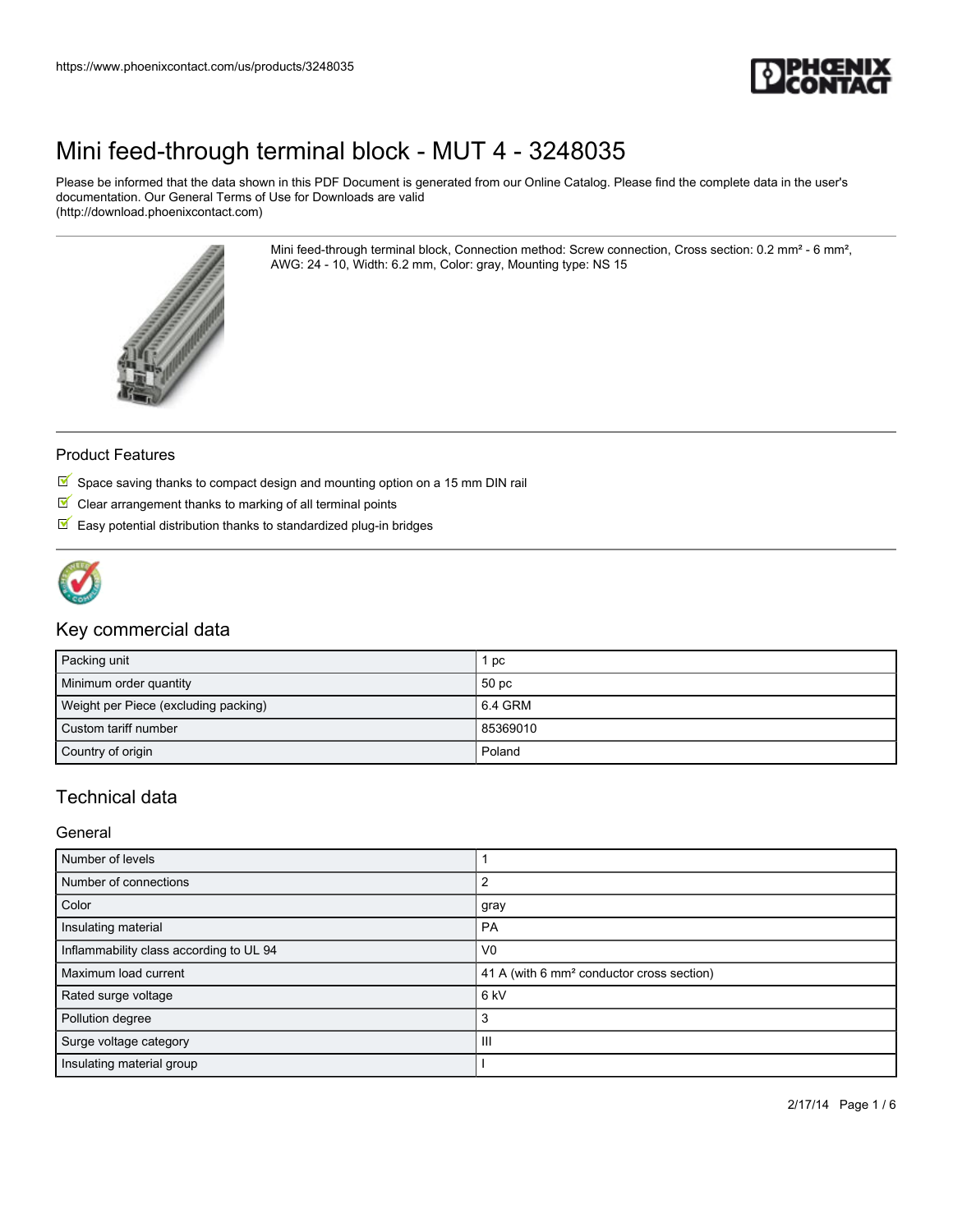

## Technical data

### General

| Connection in acc. with standard                                                   | IEC 60947-7-1                                         |  |
|------------------------------------------------------------------------------------|-------------------------------------------------------|--|
| Nominal current I <sub>N</sub>                                                     | 32 A (with 4 mm <sup>2</sup> conductor cross section) |  |
| Nominal voltage U <sub>N</sub>                                                     | 500 V                                                 |  |
| Open side panel                                                                    | ja                                                    |  |
| Shock protection test specification                                                | DIN EN 50274 (VDE 0660-514):2002-11                   |  |
| Back of the hand protection                                                        | guaranteed                                            |  |
| Finger protection                                                                  | guaranteed                                            |  |
| Surge voltage test setpoint                                                        | 7.3 kV                                                |  |
| Result of surge voltage test                                                       | Test passed                                           |  |
| Power frequency withstand voltage setpoint                                         | 1.89 kV                                               |  |
| Result of power-frequency withstand voltage test                                   | Test passed                                           |  |
| Checking the mechanical stability of terminal points (5 x conductor<br>connection) | Test passed                                           |  |
| Bending test rotation speed                                                        | 10 rpm                                                |  |
| Bending test turns                                                                 | 135                                                   |  |
| Bending test conductor cross section/weight                                        | $0.2$ mm <sup>2</sup> / $0.2$ kg                      |  |
|                                                                                    | 4 mm <sup>2</sup> / 0.9 kg                            |  |
|                                                                                    | 6 mm <sup>2</sup> / 1.4 kg                            |  |
| Result of bending test                                                             | Test passed                                           |  |
| Conductor cross section tensile test                                               | $0.2$ mm <sup>2</sup>                                 |  |
| Tractive force setpoint                                                            | 10 N                                                  |  |
| Conductor cross section tensile test                                               | $4 \text{ mm}^2$                                      |  |
| Tractive force setpoint                                                            | 60 N                                                  |  |
| Conductor cross section tensile test                                               | $6 \text{ mm}^2$                                      |  |
| Tractive force setpoint                                                            | 80 N                                                  |  |
| Tensile test result                                                                | Test passed                                           |  |
| Tight fit on carrier                                                               | <b>NS 15</b>                                          |  |
| Setpoint                                                                           | 1 N                                                   |  |
| Result of tight fit test                                                           | Test passed                                           |  |
| Requirements, voltage drop                                                         | $\leq$ 3.2 mV                                         |  |
| Result of voltage drop test                                                        | Test passed                                           |  |
| Temperature-rise test                                                              | Test passed                                           |  |
| Conductor cross section short circuit testing                                      | $4 \text{ mm}^2$                                      |  |
| Short-time current                                                                 | 0.48 kA                                               |  |
| Conductor cross section short circuit testing                                      | $6 \text{ mm}^2$                                      |  |
| Short-time current                                                                 | 0.72 kA                                               |  |
| Short circuit stability result                                                     | Test passed                                           |  |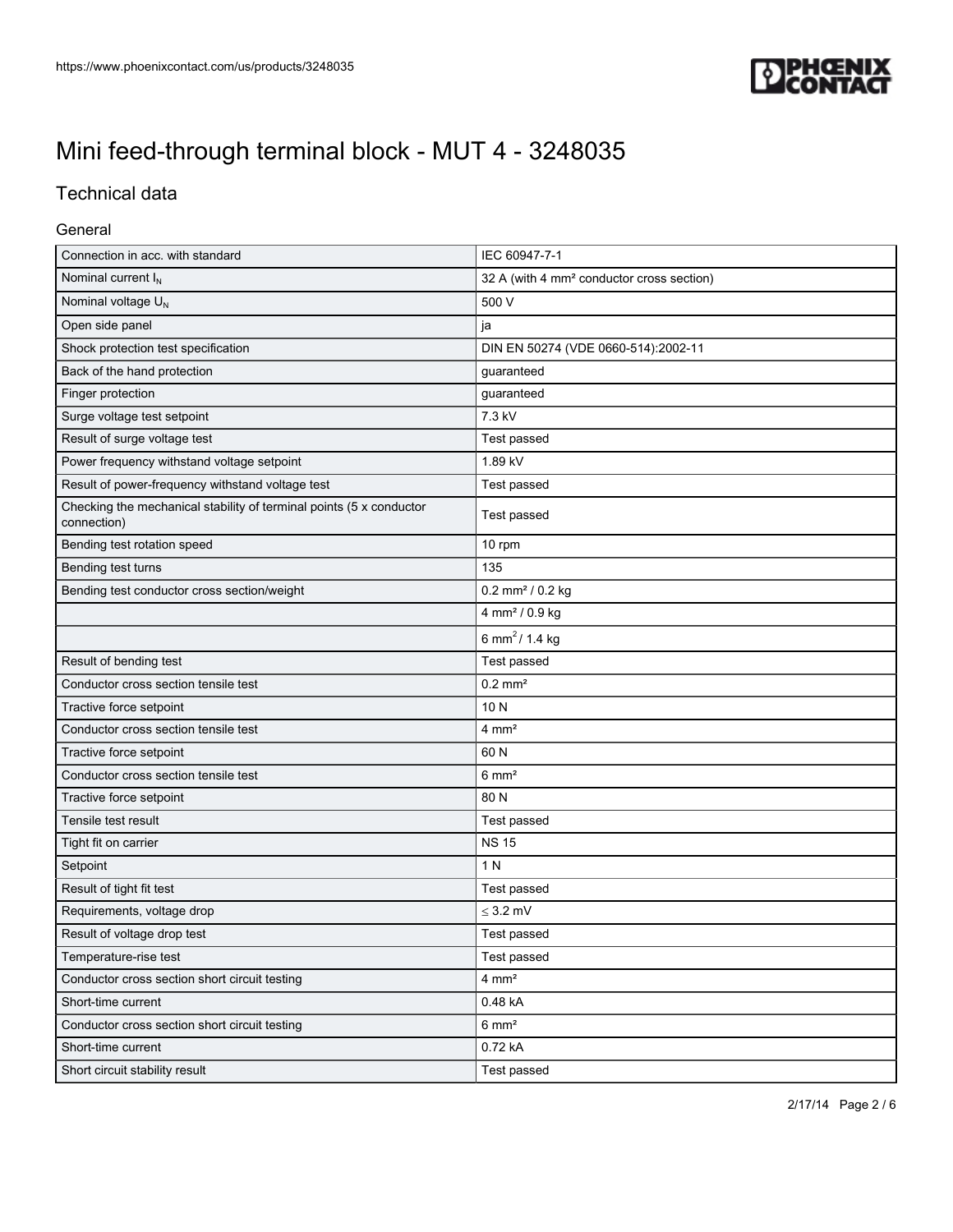

## Technical data

### General

| Proof of thermal characteristics (needle flame) effective duration    | 30 <sub>s</sub>                             |  |
|-----------------------------------------------------------------------|---------------------------------------------|--|
| Result of thermal test                                                | Test passed                                 |  |
| Test specification, oscillation, broadband noise                      | DIN EN 50155 (VDE 0115-200):2008-03         |  |
| Test spectrum                                                         | Service life test category 2, bogie mounted |  |
| Test frequency                                                        | $f_1 = 5$ Hz to $f_2 = 250$ Hz              |  |
| <b>ASD level</b>                                                      | 6.12 $(m/s^2)^2$ /Hz                        |  |
| Acceleration                                                          | 3.12g                                       |  |
| Test duration per axis                                                | 5h                                          |  |
| <b>Test directions</b>                                                | X-, Y- and Z-axis                           |  |
| Oscillation, broadband noise test result                              | Test passed                                 |  |
| Test specification, shock test                                        | DIN EN 50155 (VDE 0115-200):2008-03         |  |
| Shock form                                                            | Semi-sinusoidal                             |  |
| Acceleration                                                          | 30 <sub>g</sub>                             |  |
| Shock duration                                                        | 18 <sub>ms</sub>                            |  |
| Number of shocks per direction                                        | 3                                           |  |
| <b>Test directions</b>                                                | X-, Y- and Z-axis (pos. and neg.)           |  |
| Shock test result                                                     | Test passed                                 |  |
| Temperature index, insulating material (DIN EN 60216-1 (VDE 0304-21)) | 130 °C                                      |  |
| Static insulating material application in cold                        | -60 °C                                      |  |

### Dimensions

| Width        | $6.2 \text{ mm}$ |
|--------------|------------------|
| Length       | 29.9 mm          |
| Height NS 15 | $34 \text{ mm}$  |

### Connection data

| Connection in acc. with standard                                           | IEC 60947-7-1          |
|----------------------------------------------------------------------------|------------------------|
| Connection method                                                          | Screw connection       |
| Conductor cross section solid min.                                         | $0.2$ mm <sup>2</sup>  |
| Conductor cross section solid max.                                         | $6 \text{ mm}^2$       |
| Conductor cross section AWG/kcmil min.                                     | 24                     |
| Conductor cross section AWG/kcmil max                                      | 10                     |
| Conductor cross section stranded min.                                      | $0.2$ mm <sup>2</sup>  |
| Conductor cross section stranded max.                                      | $6 \text{ mm}^2$       |
| Min. AWG conductor cross section, stranded                                 | 24                     |
| Max. AWG conductor cross section, stranded                                 | 10                     |
| Conductor cross section stranded, with ferrule without plastic sleeve min. | $0.25$ mm <sup>2</sup> |
| Conductor cross section stranded, with ferrule without plastic sleeve max. | $4 \text{ mm}^2$       |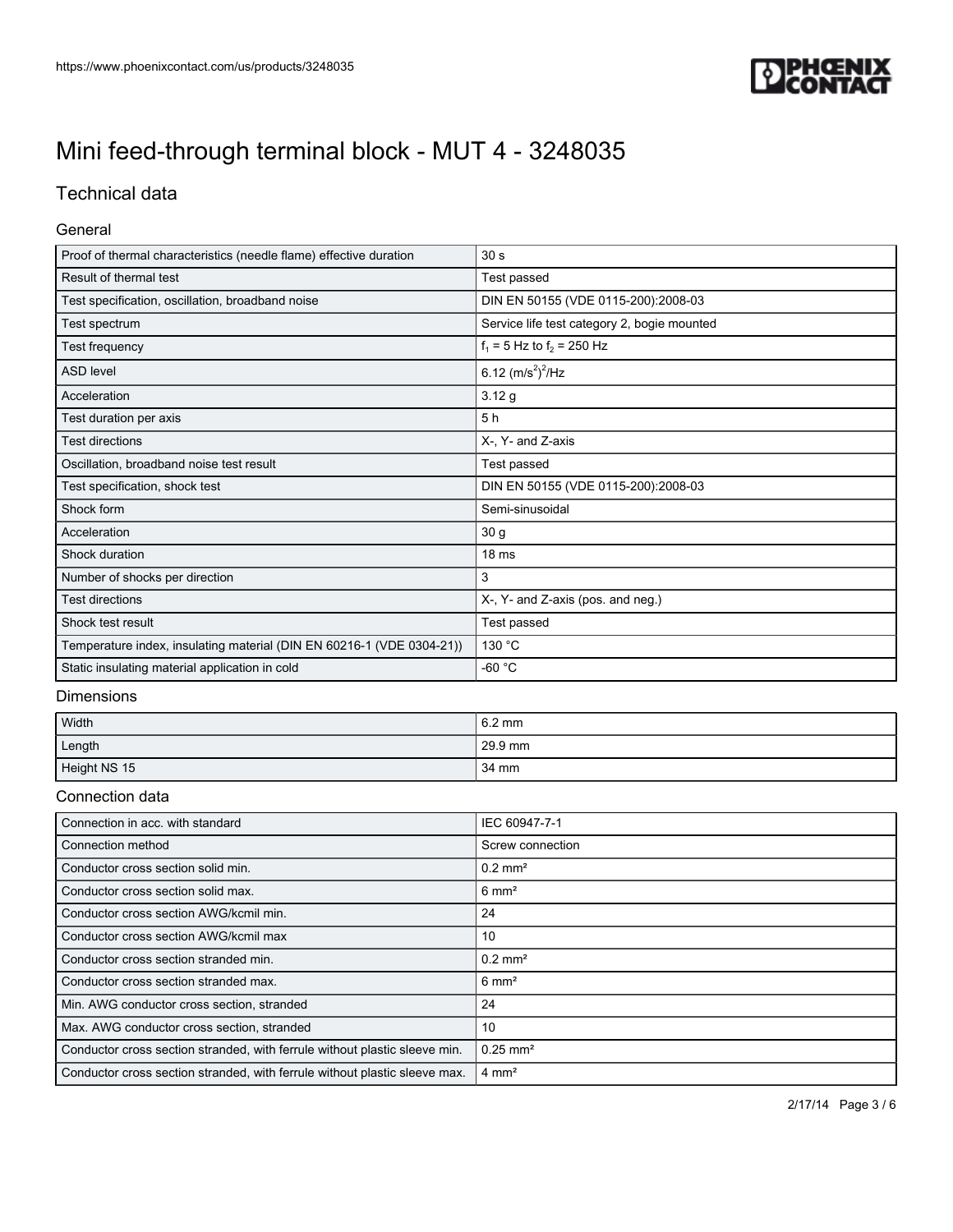

## Technical data

#### Connection data

| Conductor cross section stranded, with ferrule with plastic sleeve min.                    | $0.25$ mm <sup>2</sup> |
|--------------------------------------------------------------------------------------------|------------------------|
| Conductor cross section stranded, with ferrule with plastic sleeve max.                    | $4 \text{ mm}^2$       |
| 2 conductors with same cross section, solid min.                                           | $0.2$ mm <sup>2</sup>  |
| 2 conductors with same cross section, solid max.                                           | $1.5$ mm <sup>2</sup>  |
| 2 conductors with same cross section, stranded min.                                        | $0.2$ mm <sup>2</sup>  |
| 2 conductors with same cross section, stranded max.                                        | $1.5$ mm <sup>2</sup>  |
| 2 conductors with same cross section, stranded, TWIN ferrules with plastic<br>sleeve, min. | $0.5$ mm <sup>2</sup>  |
| 2 conductors with same cross section, stranded, TWIN ferrules with plastic<br>sleeve, max. | $2.5$ mm <sup>2</sup>  |
| 2 conductors with same cross section, stranded, ferrules without plastic<br>sleeve, min.   | $0.25$ mm <sup>2</sup> |
| 2 conductors with same cross section, stranded, ferrules without plastic<br>sleeve, max.   | $1.5$ mm <sup>2</sup>  |
| Stripping length                                                                           | 9 <sub>mm</sub>        |
| Internal cylindrical gage                                                                  | A4                     |
| Screw thread                                                                               | M <sub>3</sub>         |
| Tightening torque, min                                                                     | $0.6$ Nm               |
| Tightening torque max                                                                      | $0.8$ Nm               |

## **Classifications**

## eCl@ss

| eCl@ss 4.0 | 27141120 |
|------------|----------|
| eCl@ss 4.1 | 27141120 |
| eCl@ss 5.0 | 27141120 |
| eCl@ss 5.1 | 27141120 |
| eCl@ss 6.0 | 27141120 |
| eCl@ss 7.0 | 27141120 |
| eCl@ss 8.0 | 27141120 |

## ETIM

| <b>ETIM 3.0</b> | EC000897 |
|-----------------|----------|
| <b>ETIM 4.0</b> | EC001329 |
| <b>ETIM 5.0</b> | EC000897 |

## UNSPSC

| <b>UNSPSC 6.01</b>            | 3021181  |
|-------------------------------|----------|
| 7.0901<br>UNSPSC <sub>7</sub> | 39121410 |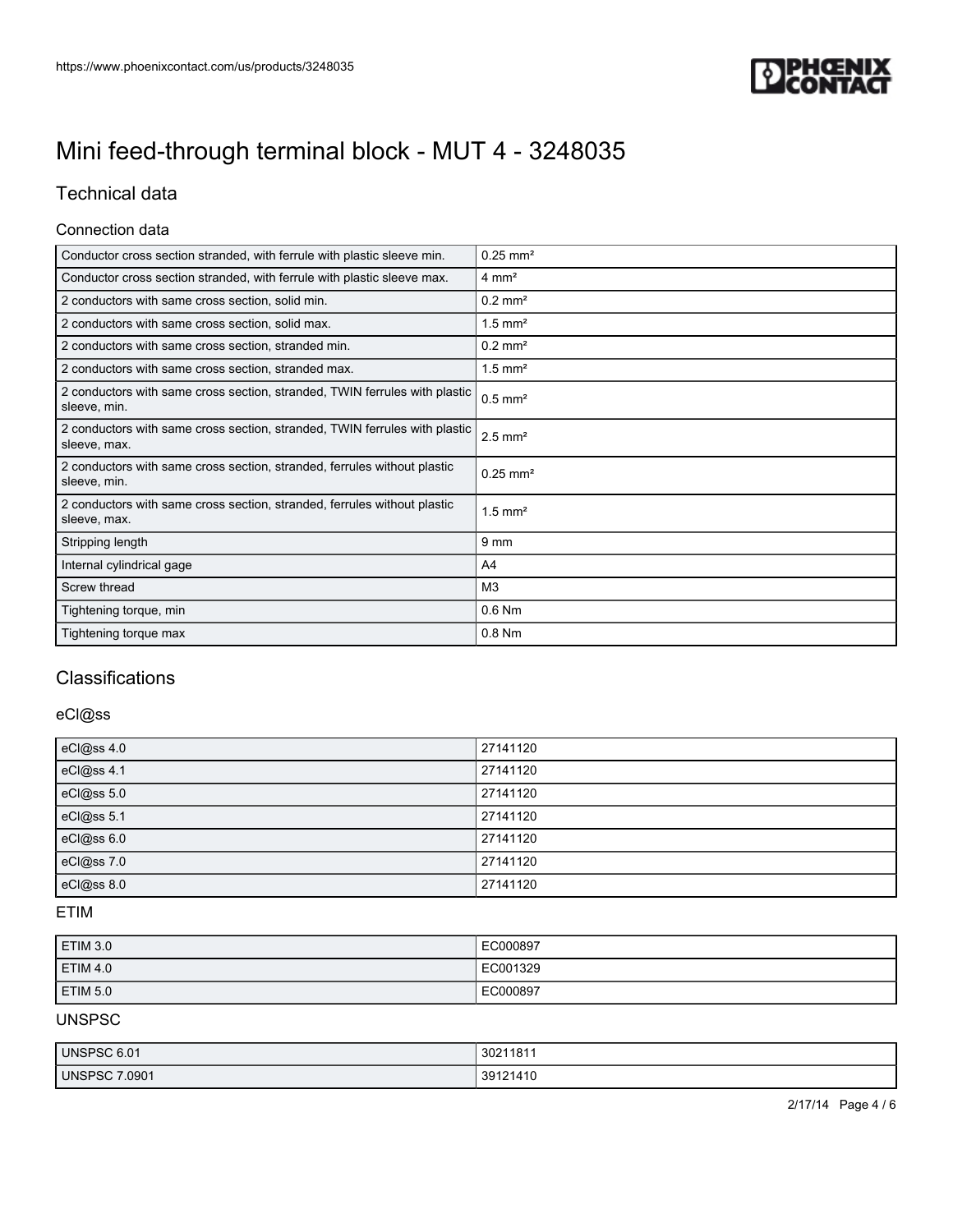

## **Classifications**

### UNSPSC

| <b>UNSPSC 11</b>    | 39121410 |
|---------------------|----------|
| <b>UNSPSC 12.01</b> | 39121410 |
| UNSPSC 13.2         | 39121410 |

## Approvals

#### Approvals

#### Approvals

GOST / UL Recognized / cUL Recognized / VDE Zeichengenehmigung / IECEE CB Scheme / cULus Recognized

#### Ex Approvals

#### Approvals submitted

### Approval details

GOST<sup>P</sup>

| UL Recognized <b>W</b>     |         |           |  |
|----------------------------|---------|-----------|--|
|                            | B       | С         |  |
| mm <sup>2</sup> /AWG/kcmil | $24-10$ | $24 - 10$ |  |
| Nominal current IN         | 300 A   | 300 A     |  |
| Nominal voltage UN         | 30 V    | 30 V      |  |

| <b>CUL Recognized</b>      |       |         |  |  |
|----------------------------|-------|---------|--|--|
|                            |       | B       |  |  |
| mm <sup>2</sup> /AWG/kcmil | 24-10 | $24-10$ |  |  |
| Nominal current IN         | 30 A  | 30 A    |  |  |
| Nominal voltage UN         | 300 V | 300 V   |  |  |